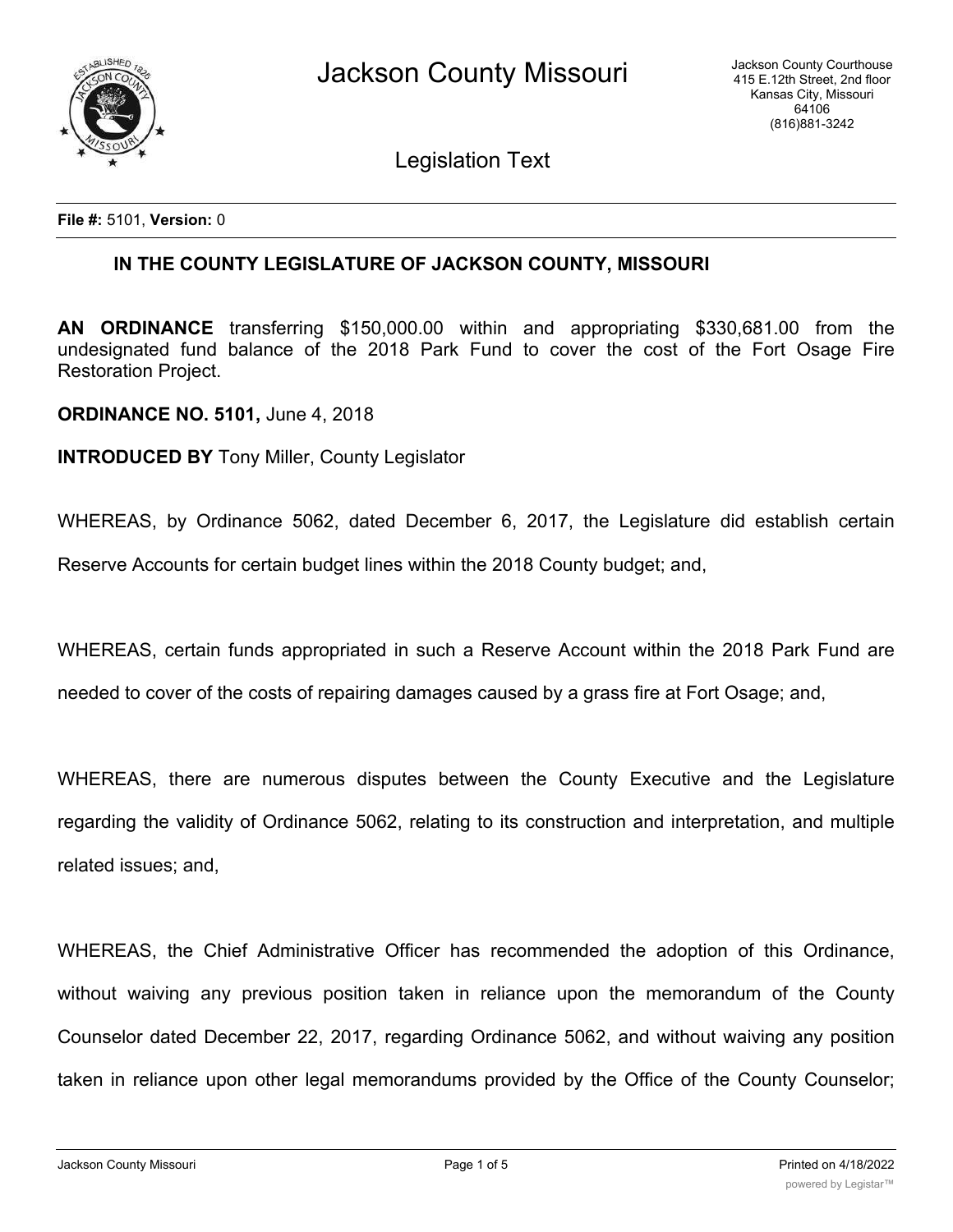and,

WHEREAS, the Legislature recognizes that funds identified as Reserve Funds in the adopted 2018 budget within the Park Fund are required to be designated for use by the Parks + Rec Department for the Fort Osage Fire Restoration Project; and,

WHEREAS, the Chief Administrative Officer has requested that \$150,000.00 in funds identified in this Ordinance be made available for such use by the Parks + Rec Department within the 2018 budget; and,

WHEREAS the Legislature agrees that funds described in this Ordinance should be made available for such use by posting to a certain budget line item in the Parks + Rec Department budget or otherwise for calendar year 2018 by the County's Finance and Purchasing Department; and,

WHEREAS, it is also recommended that certain casualty insurance proceeds received by the County be appropriated at this time for this project; now therefore,

BE IT ORDAINED by the County Legislature of Jackson County, Missouri, that the following appropriation and transfer or equivalent documentation/identification, to accomplish posting of the funds in the Jackson County Budget management system so that the funds are available for immediate use and expenditure within the 2018 budget, be and hereby are authorized: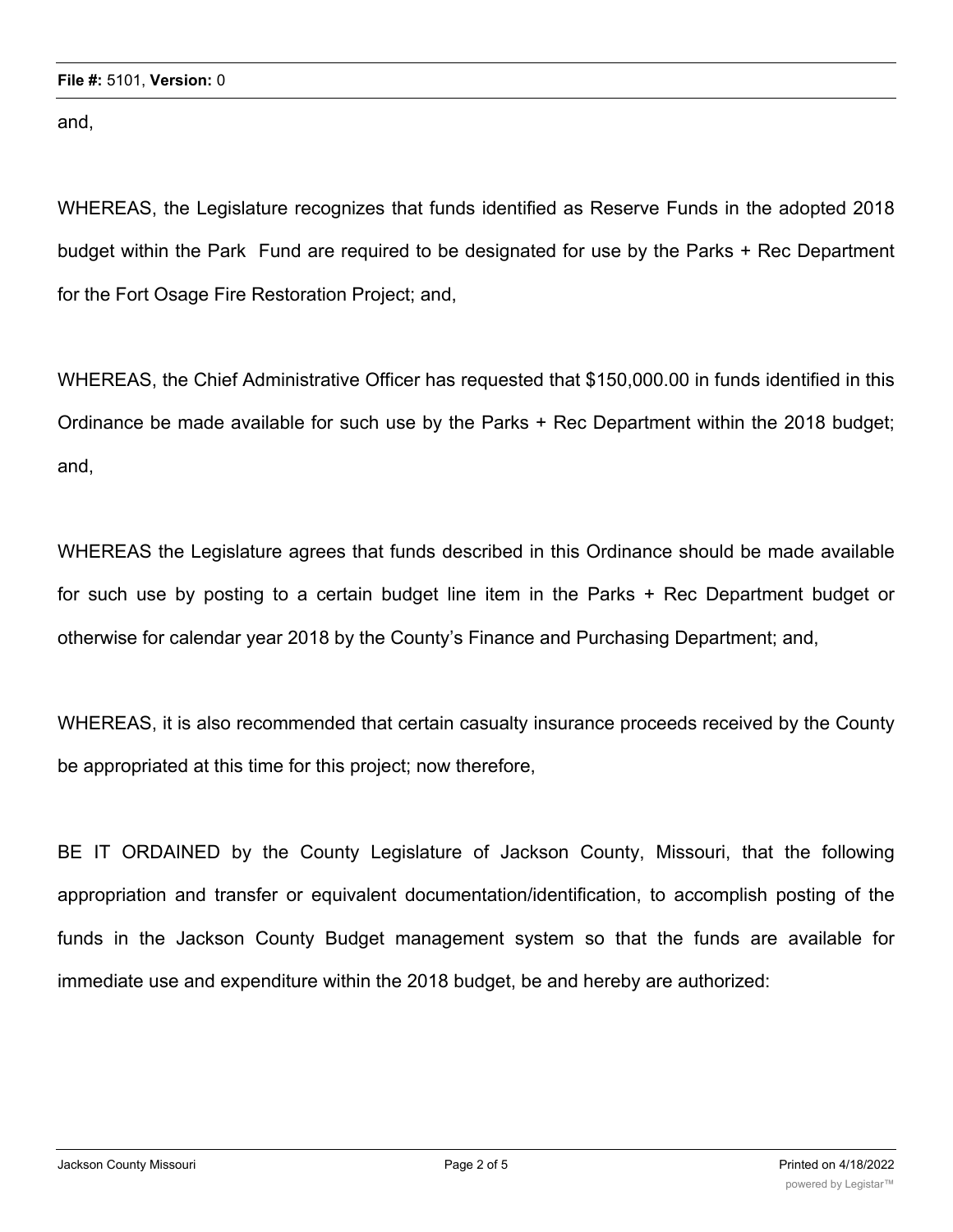**File #:** 5101, **Version:** 0

| <b>DEPARTMENT/DIVISION</b>                | <b>CHARACTER/DESCRIPTION</b>                                  | <b>FROM</b><br>ΤO      |
|-------------------------------------------|---------------------------------------------------------------|------------------------|
| Park Fund<br>Non-Specific<br>003-9999     | 47040 - Reimb Damage Claims                                   | \$180,681              |
| Contingency<br>003-8006                   | 56837- Reserve- Capital                                       | \$150,000              |
| 003-2810<br>003-2810                      | Undesignated Fund Balance<br><b>Undesignated Fund Balance</b> | \$330,681<br>\$330,681 |
| Non-Departmental<br>Park Fund<br>003-5103 | 58020- Building & Improvementss                               | \$330,681              |

Effective Date: This Resolution shall be effective immediately upon its passage by a majority of the Legislature.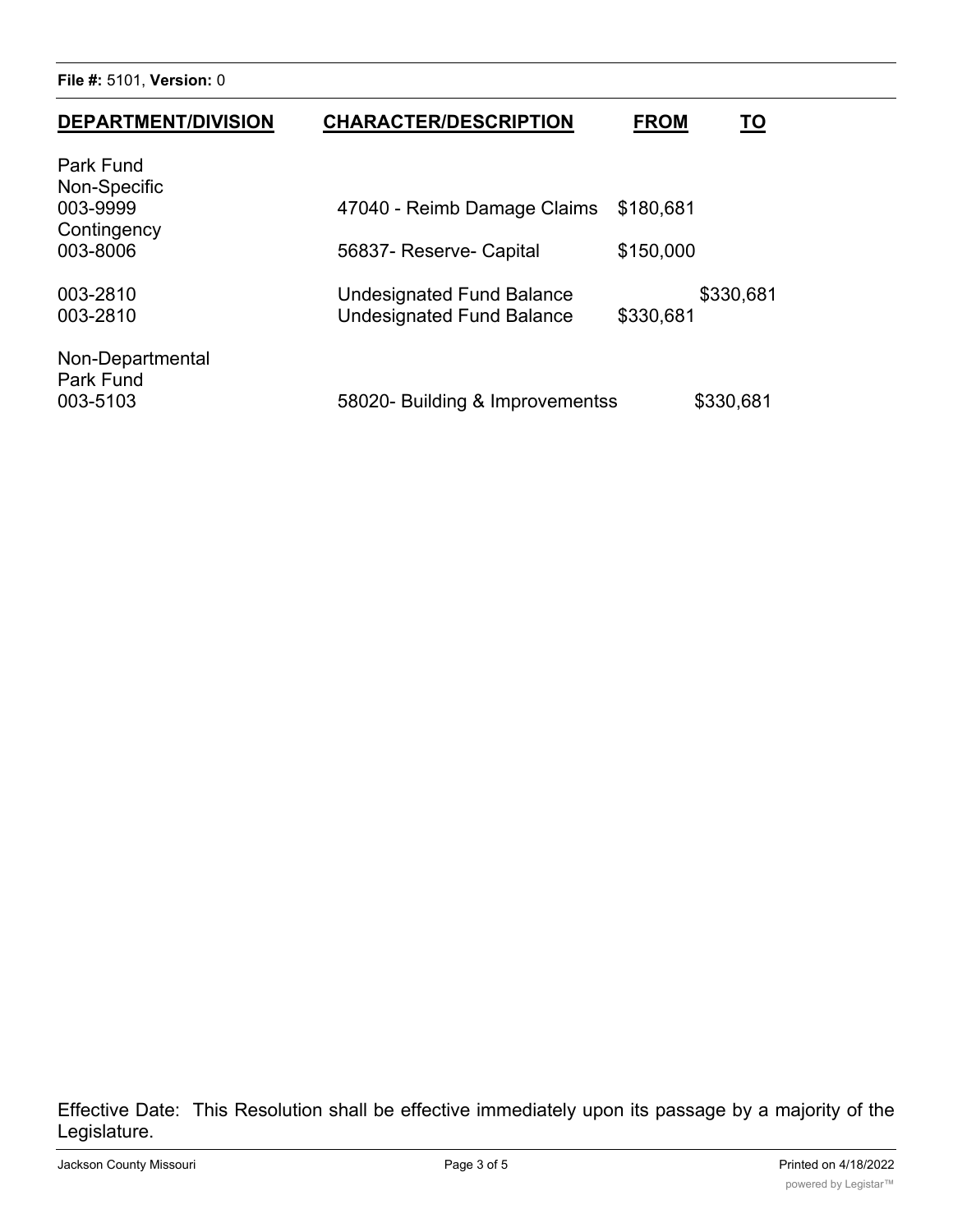## APPROVED AS TO FORM:

 $\overline{\phantom{a}}$  , and the contribution of the contribution of the contribution of the contribution of the contribution of the contribution of the contribution of the contribution of the contribution of the contribution of the **Chief Deputy County Counselor** County Counselor

Certificate of Passage

I hereby certify that the attached resolution, Ordinance No. 5101 of June 4, 2018, was duly passed on June 18, 2018 by the Jackson County Legislature. The votes thereon were as follows:

Yeas \_\_\_\_\_\_\_\_\_6 \_\_\_\_\_\_\_\_\_ Nays \_\_\_\_\_\_0 \_\_\_\_\_\_\_\_

Abstaining 0 between a Absent 2

 $\overline{\phantom{a}}$  ,  $\overline{\phantom{a}}$  ,  $\overline{\phantom{a}}$  ,  $\overline{\phantom{a}}$  ,  $\overline{\phantom{a}}$  ,  $\overline{\phantom{a}}$  ,  $\overline{\phantom{a}}$  ,  $\overline{\phantom{a}}$  ,  $\overline{\phantom{a}}$  ,  $\overline{\phantom{a}}$  ,  $\overline{\phantom{a}}$  ,  $\overline{\phantom{a}}$  ,  $\overline{\phantom{a}}$  ,  $\overline{\phantom{a}}$  ,  $\overline{\phantom{a}}$  ,  $\overline{\phantom{a}}$ 

 $\frac{1}{2}$  ,  $\frac{1}{2}$  ,  $\frac{1}{2}$  ,  $\frac{1}{2}$  ,  $\frac{1}{2}$  ,  $\frac{1}{2}$  ,  $\frac{1}{2}$  ,  $\frac{1}{2}$  ,  $\frac{1}{2}$  ,  $\frac{1}{2}$  ,  $\frac{1}{2}$  ,  $\frac{1}{2}$  ,  $\frac{1}{2}$  ,  $\frac{1}{2}$  ,  $\frac{1}{2}$  ,  $\frac{1}{2}$  ,  $\frac{1}{2}$  ,  $\frac{1}{2}$  ,  $\frac{1$ 

This Ordinance is hereby transmitted to the County Executive for his signature.

Date **Date** Mary Jo Spino, Clerk of Legislature

I hereby approve the attached Ordinance No.5101.

Date **Date Executive CONS EXECUTE:** Frank White, Jr., County Executive

Funds sufficient for the above-described transfer or equivalent documentation and/or identification to accomplish posting of the funds in the Jackson County Budget management system so that the funds are available for immediate use and expenditure are available in the source indicated below.

| <b>ACCOUNT NUMBER:</b> |                  | 003 8006 56837 |
|------------------------|------------------|----------------|
| <b>ACCOUNT TITLE:</b>  | <b>Park Fund</b> |                |